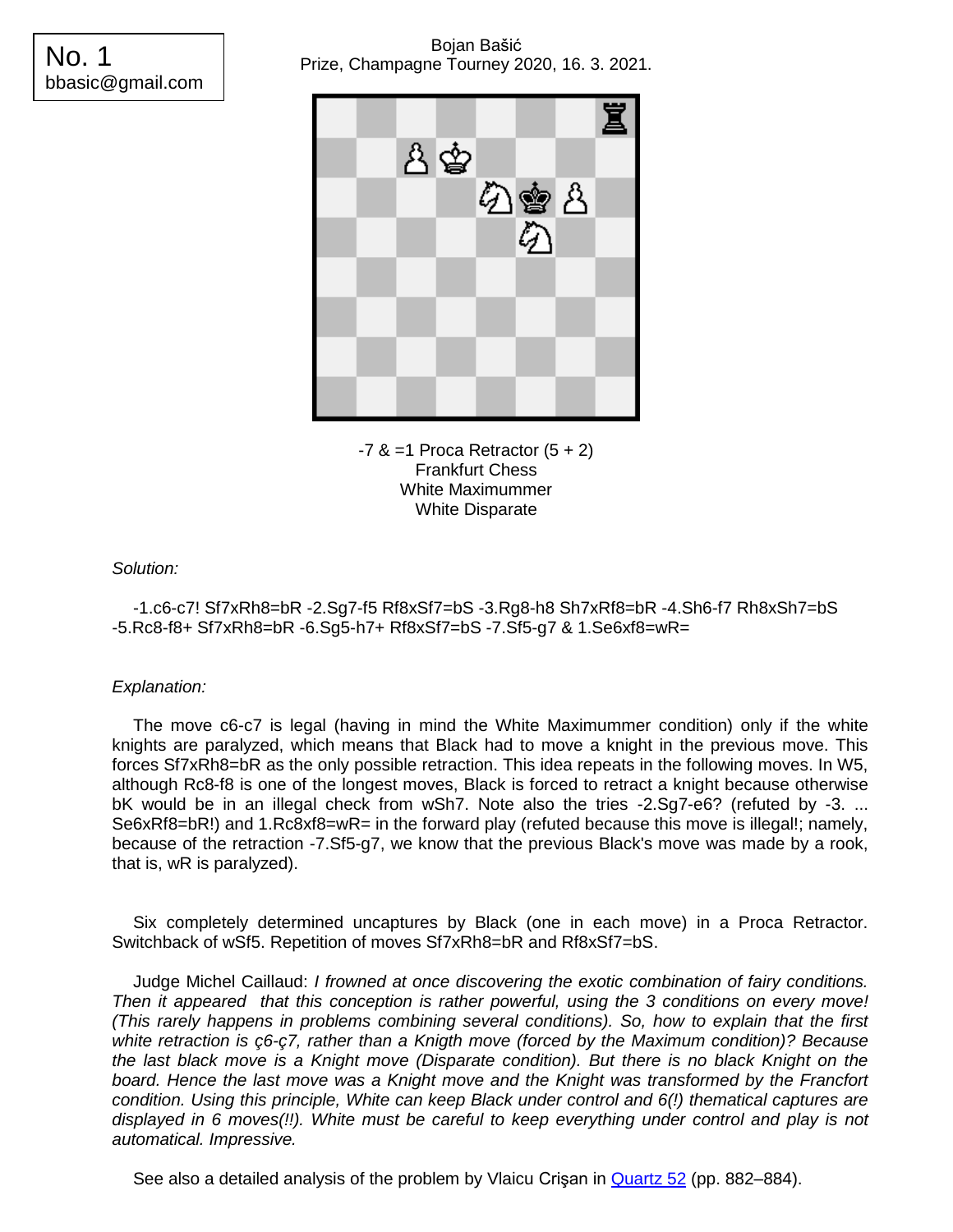# No. 2 bbasic@gmail.com

#### Bojan Bašić (after D. Baibikov & W. Keym) *Julia's Fairies,* 22. 12. 2021.



- a) Add wK, bK, 10 wSs and 8 bSs for an illegal cluster.
- b) Add wK, bK, 10 wSs and 7 bSs for an illegal cluster.

## *Solution:*

## a) +wKf7, bKe3, wSf2f4f6g1g3g5g7h1h3h5, bSd3e2e4e6f3g8h7h8



b) +wKc4, bKf7, wSb4b5c5c6d5e6f6g6g7h8, bSa6a8b7b8c7d8f8



#### *Comments:*

In comparison to the Baibikov & Keym's problem (*feenschach* III–IV/2019, Nr. 12009; also WJP 2019, 2.-3. Place ex æquo), here we have twice as many pieces in the initial position! :D But this is compensated by the following refinements:

- The twinning is more subtle: the requirement to add only one knight less makes all the diference.
- The number of pieces that are to be added is greater. In fact, in the twin a) the maximal possible total number of 20 knights is reached, and 19 knights in the twin b).
- The two solutions are more diverse. Not only that in the twin a) Black gives check and in the twin b) it is White who does it, but also the twin a) is built around legalizing the retraction of the knight's move Sg6(x)h8+, while the twin b) is built around legalizing the retraction of the underpromotion h7-h8=S+!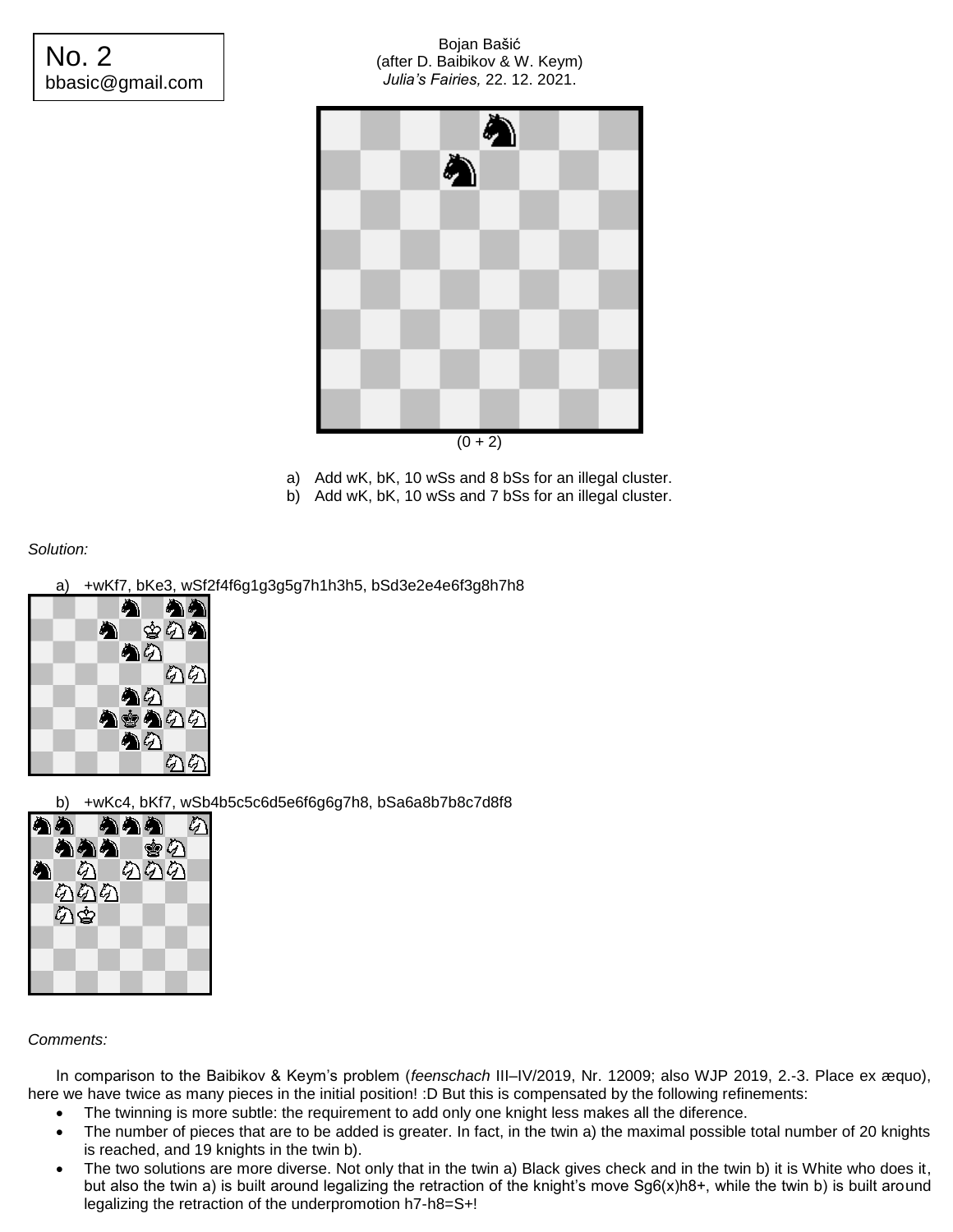Bojan Bašić *The Hopper,* 24. 12. 2021.



 $-8$  & s#1 Proca Retractor  $(4 + 3)$ Anticirce type Calvet b) f6  $\rightarrow$  d2

The main plan is to retract Kd8xSe8(wKe1) and then play 1.Kd8-c8+ or 1.Kd8 c7+, forcing 1.... Kb8-a7 (with bK firing a K-Q battery, respectively a K-S fairy battery). But before that, wPd7 must be pinned (in order to prevent d7-d8, respectively d7xe8). In one twin, the pinning is achieved by an uncaptured bB, and additionally an uncaptured bR is helping; in the other twin, it is vice versa.

a) -1.Kb2xRa2(wKe1) Ra1-a2+ -2.Kc1-b2 Ra2-a1+ -3.Kd2-c1 Ra1-a2+ -4.Ke1-d2 Ra2-a1+ -5.Kg3xBh3(wKe1) h5-h4+ -6.Kf2-g3 Ra1-a2+ -7.Ke1-f2 Ra2 a1+ -8.Kd8xSe8(wKe1) & 1.Kd8-c8+ Kb8-a7# (Note: if -5.Kg3xBg4(wKe1)?, then -6.... Be2-g4!)

b) -1.Ke1xPf2(wKe1) f3-f2+ -2.Ke2xPf2(wKe1) f4-f3+ -3.Ke1-e2 f3-f2+ -4.Ke2xRe3(wKe1) Re7-e3+ -5.Ke1-e2 R~7-e7+ -6.Ke2xBf2(wKe1) Re7-~7+ -7.Ke1-e2 Be3-f2++ -8.Kd8xSe8(wKe1) & 1.Kd8-c7+ Kb8-a7#